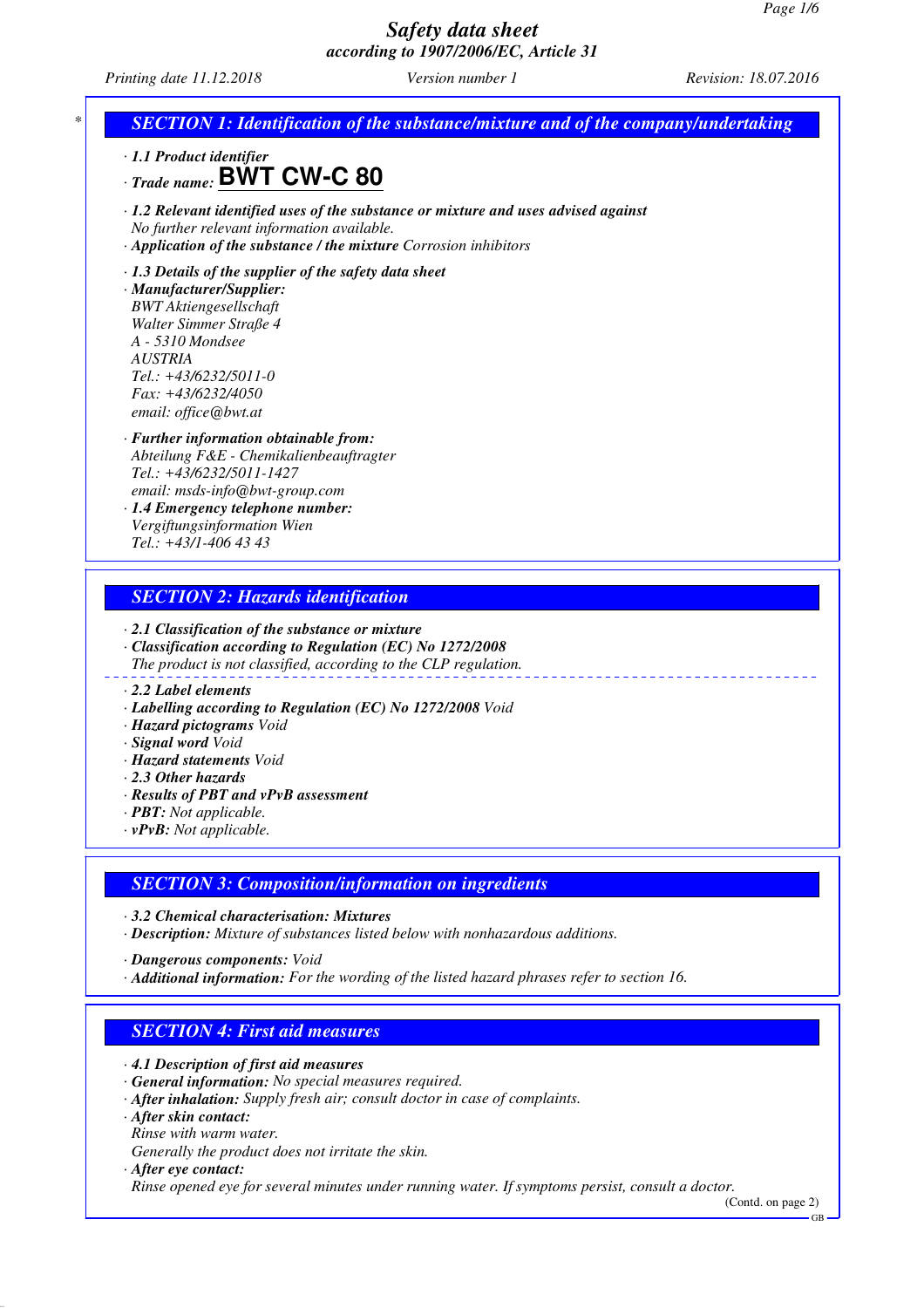*Printing date 11.12.2018 Version number 1 Revision: 18.07.2016*

(Contd. of page 1)

## *Trade name:* **BWT CW-C 80**

- *· After swallowing:*
- *Rinse out mouth and then drink plenty of water.*
- *If symptoms persist consult doctor.*
- *· 4.2 Most important symptoms and effects, both acute and delayed No further relevant information available.*
- *· 4.3 Indication of any immediate medical attention and special treatment needed*
- *No further relevant information available.*

#### *SECTION 5: Firefighting measures*

- *· 5.1 Extinguishing media*
- *· Suitable extinguishing agents:*
- *CO2, powder or water spray. Fight larger fires with water spray or alcohol resistant foam.*
- *· 5.2 Special hazards arising from the substance or mixture No further relevant information available.*
- *· 5.3 Advice for firefighters*
- *· Protective equipment: No special measures required.*

#### *SECTION 6: Accidental release measures*

- *· 6.1 Personal precautions, protective equipment and emergency procedures Not required.*
- *· 6.2 Environmental precautions: Do not allow to enter sewers/ surface or ground water.*
- *· 6.3 Methods and material for containment and cleaning up:*
- *Absorb with liquid-binding material (sand, diatomite, acid binders, universal binders, sawdust).*
- *· 6.4 Reference to other sections*
- *No dangerous substances are released. See Section 7 for information on safe handling.*
- *See Section 8 for information on personal protection equipment.*
- 

*See Section 13 for disposal information.*

#### *SECTION 7: Handling and storage*

- *· 7.1 Precautions for safe handling No special measures required. · Information about fire - and explosion protection: No special measures required. The product is not flammable.*
- *· 7.2 Conditions for safe storage, including any incompatibilities*

*· Storage:*

- *· Requirements to be met by storerooms and receptacles: Store only in the original receptacle.*
- *· Information about storage in one common storage facility: Not required.*
- *· Further information about storage conditions: Keep container tightly sealed.*

*Store in dry conditions. Store in a cool place.*

- *Protect from frost.*
- *· Storage class: 12*
- *· 7.3 Specific end use(s) No further relevant information available.*

#### *SECTION 8: Exposure controls/personal protection*

*· Additional information about design of technical facilities: No further data; see item 7.*

- *· 8.1 Control parameters*
- *· Ingredients with limit values that require monitoring at the workplace:*

*The product does not contain any relevant quantities of materials with critical values that have to be monitored at the workplace.*

(Contd. on page 3)

GB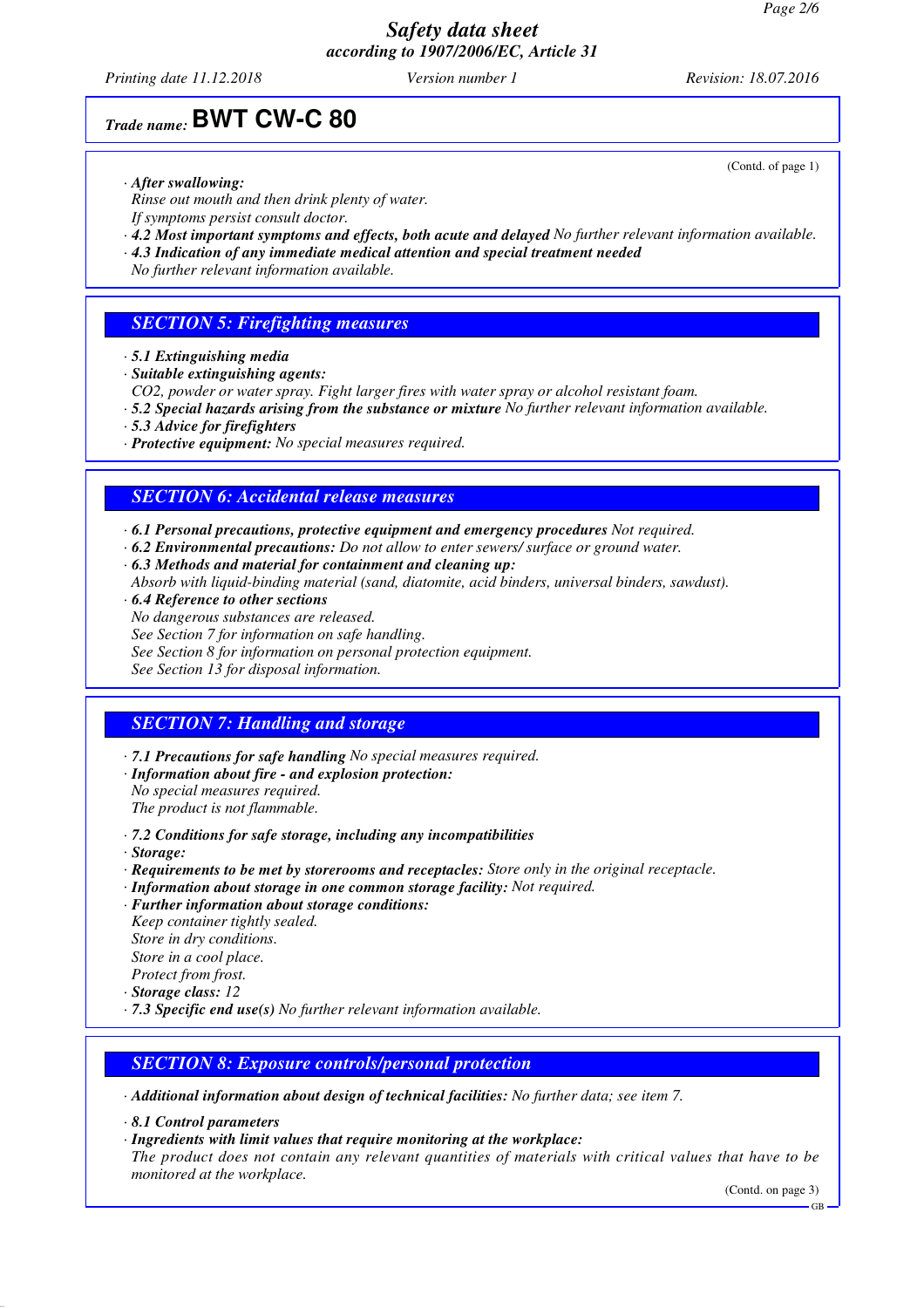*Printing date 11.12.2018 Version number 1 Revision: 18.07.2016*

# *Trade name:* **BWT CW-C 80**

|                                                                                        | (Contd. of page 2) |
|----------------------------------------------------------------------------------------|--------------------|
| · <b>Additional information:</b> The lists valid during the making were used as basis. |                    |
| $\cdot$ 8.2 Exposure controls                                                          |                    |
| · Personal protective equipment:                                                       |                    |
| · General protective and hygienic measures:                                            |                    |
| The usual precautionary measures are to be adhered to when handling chemicals.         |                    |
| · Respiratory protection: Not required.                                                |                    |
| · Protection of hands:                                                                 |                    |
| Protective gloves                                                                      |                    |

*· Material of gloves Nitrile rubber, NBR Natural rubber, NR*

*· Penetration time of glove material The exact break through time has to be found out by the manufacturer of the protective gloves and has to be observed.*

*· Eye protection: Goggles recommended during refilling*

## *SECTION 9: Physical and chemical properties*

| · 9.1 Information on basic physical and chemical properties<br>· General Information |                                               |
|--------------------------------------------------------------------------------------|-----------------------------------------------|
| $\cdot$ Appearance:                                                                  |                                               |
| Form:                                                                                | Fluid                                         |
| Colour:                                                                              | Colourless                                    |
| $\cdot$ Odour:                                                                       | <b>Odourless</b>                              |
| · Odour threshold:                                                                   | Not determined.                               |
| $\cdot$ pH-value at 20 $\degree$ C:                                                  | 10.5                                          |
| · Change in condition                                                                |                                               |
| <b>Melting point/freezing point:</b>                                                 | Undetermined.                                 |
| Initial boiling point and boiling range: Undetermined.                               |                                               |
| · Flash point:                                                                       | Not applicable.                               |
| · Flammability (solid, gas):                                                         | Not applicable.                               |
| · Decomposition temperature:                                                         | Not determined.                               |
| · Auto-ignition temperature:                                                         | Product is not selfigniting.                  |
| $\cdot$ Explosive properties:                                                        | Product does not present an explosion hazard. |
| $\cdot$ Explosion limits:                                                            |                                               |
| Lower:                                                                               | Not determined.                               |
| <b>Upper:</b>                                                                        | Not determined.                               |
| · Vapour pressure:                                                                   | Not determined.                               |
| $\cdot$ Density at 20 °C:                                                            | $1.002$ g/cm <sup>3</sup>                     |
| · Relative density                                                                   | Not determined.                               |
| · Vapour density                                                                     | Not determined.                               |
| $\cdot$ Evaporation rate                                                             | Not determined.                               |
| · Solubility in / Miscibility with                                                   |                                               |
| water:                                                                               | Not miscible or difficult to mix.             |
| · Partition coefficient: n-octanol/water:                                            | Not determined.                               |
|                                                                                      | (Contd. on page 4)<br>$-GB$                   |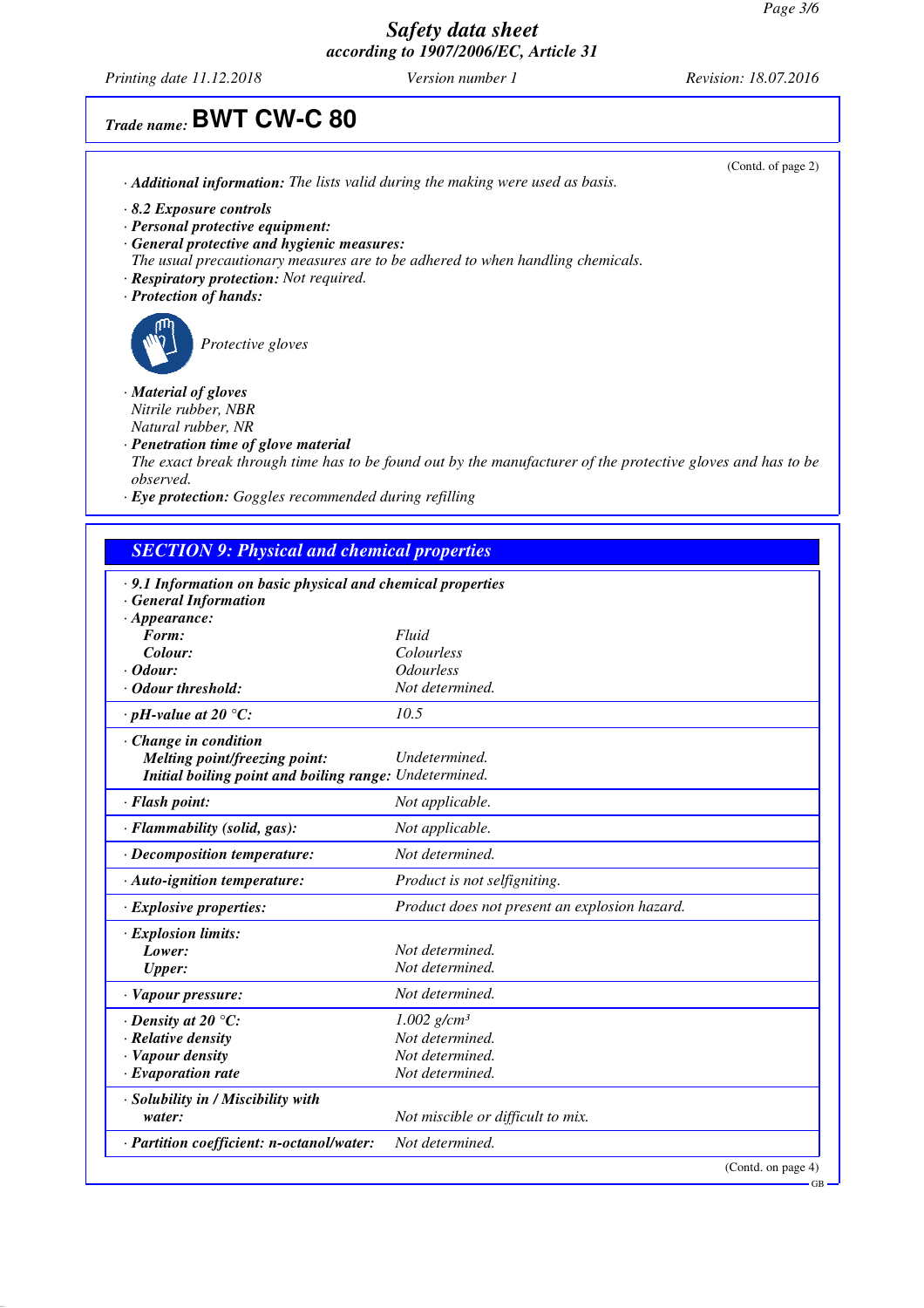*Printing date 11.12.2018 Version number 1 Revision: 18.07.2016*

## *Trade name:* **BWT CW-C 80**

|                               |                                            | (Contd. of page 3) |
|-------------------------------|--------------------------------------------|--------------------|
| $\cdot$ Viscosity:            |                                            |                    |
| Dynamic:                      | Not determined.                            |                    |
| Kinematic:                    | Not determined.                            |                    |
| · Solvent content:            |                                            |                    |
| Organic solvents:             | $0.0\%$                                    |                    |
| $VOC$ (EC)                    | $0.00 \%$                                  |                    |
| $\cdot$ 9.2 Other information | No further relevant information available. |                    |

#### *SECTION 10: Stability and reactivity*

*· 10.1 Reactivity No further relevant information available.*

- *· 10.2 Chemical stability*
- *· Thermal decomposition / conditions to be avoided: No decomposition if used according to specifications.*
- *· 10.3 Possibility of hazardous reactions No dangerous reactions known.*
- *· 10.4 Conditions to avoid No further relevant information available.*
- *· 10.5 Incompatible materials: No further relevant information available.*
- *· 10.6 Hazardous decomposition products: No dangerous decomposition products known.*

#### *SECTION 11: Toxicological information*

*· 11.1 Information on toxicological effects*

- *· Acute toxicity Based on available data, the classification criteria are not met.*
- *· Primary irritant effect:*
- *· Skin corrosion/irritation Based on available data, the classification criteria are not met.*
- *· Serious eye damage/irritation Based on available data, the classification criteria are not met.*
- *· Respiratory or skin sensitisation Based on available data, the classification criteria are not met.*
- *· CMR effects (carcinogenity, mutagenicity and toxicity for reproduction)*
- *· Germ cell mutagenicity Based on available data, the classification criteria are not met.*
- *· Carcinogenicity Based on available data, the classification criteria are not met.*
- *· Reproductive toxicity Based on available data, the classification criteria are not met.*

*· STOT-single exposure Based on available data, the classification criteria are not met.*

- *· STOT-repeated exposure Based on available data, the classification criteria are not met.*
- *· Aspiration hazard Based on available data, the classification criteria are not met.*

#### *SECTION 12: Ecological information*

*· 12.1 Toxicity*

- *· Aquatic toxicity: No further relevant information available.*
- *· 12.2 Persistence and degradability No further relevant information available.*
- *· 12.3 Bioaccumulative potential No further relevant information available.*
- *· 12.4 Mobility in soil No further relevant information available.*
- *· Additional ecological information:*
- *· General notes:*
- *Water hazard class 1 (German Regulation) (Self-assessment): slightly hazardous for water Do not allow undiluted product or large quantities of it to reach ground water, water course or sewage system.*
- *· 12.5 Results of PBT and vPvB assessment*
- *· PBT: Not applicable.*
- *· vPvB: Not applicable.*
- *· 12.6 Other adverse effects No further relevant information available.*

(Contd. on page 5)

GB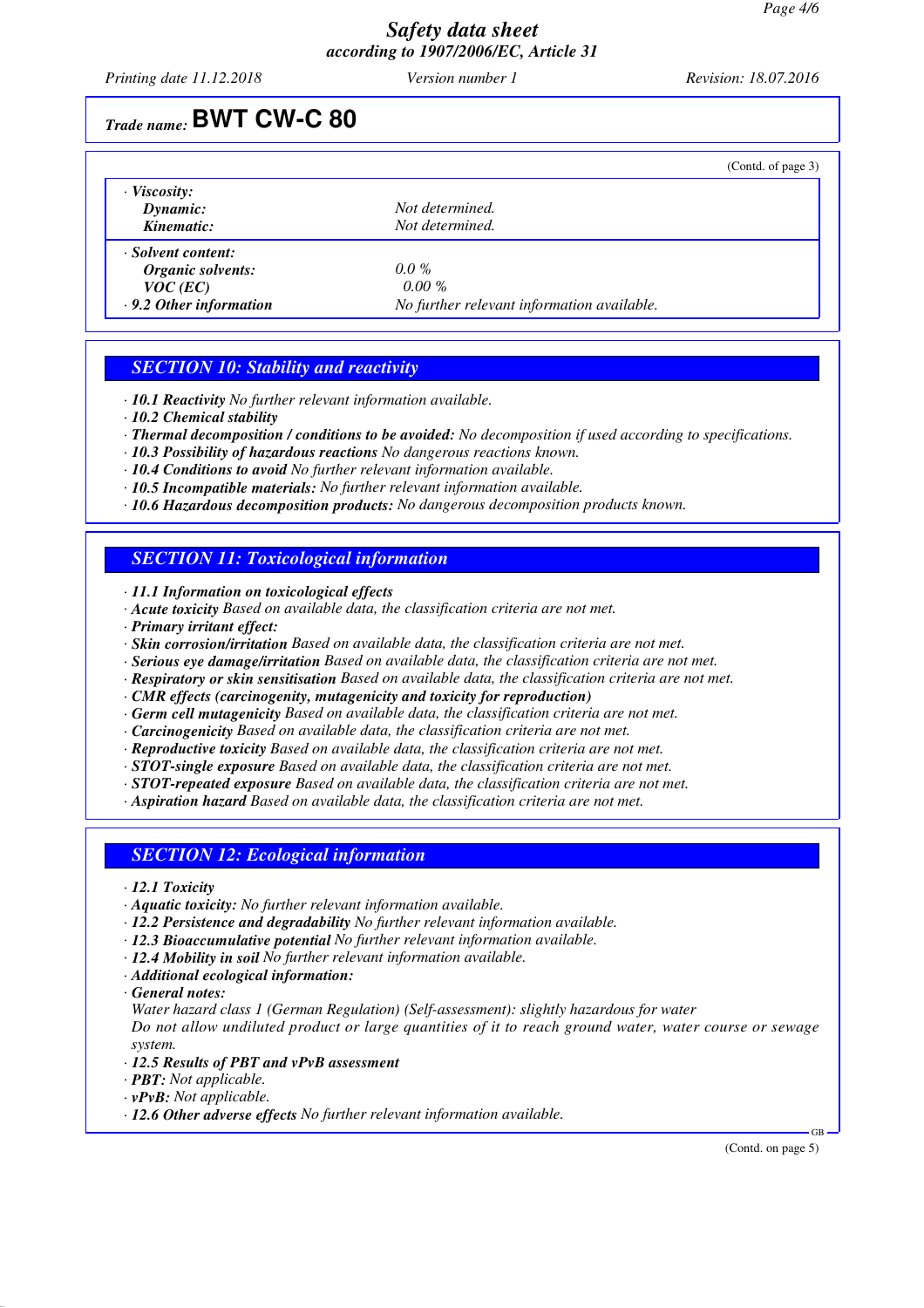*Printing date 11.12.2018 Version number 1 Revision: 18.07.2016*

## *Trade name:* **BWT CW-C 80**

(Contd. of page 4)

#### *SECTION 13: Disposal considerations*

*· 13.1 Waste treatment methods*

*· Recommendation*

*Must not be disposed together with household garbage. Do not allow product to reach sewage system.*

*· European waste catalogue*

*16 03 04 inorganic wastes other than those mentioned in 16 03 03*

*· Uncleaned packaging:*

*· Recommendation: Disposal must be made according to official regulations.*

| <b>SECTION 14: Transport information</b>                |                 |  |
|---------------------------------------------------------|-----------------|--|
| $\cdot$ 14.1 UN-Number<br>· ADR, ADN, IMDG, IATA        | Void            |  |
| $\cdot$ 14.2 UN proper shipping name                    |                 |  |
| $\cdot$ ADR                                             | Void            |  |
| · ADN, IMDG, IATA                                       | Void            |  |
| $\cdot$ 14.3 Transport hazard class(es)                 |                 |  |
| $\cdot$ ADR                                             |                 |  |
| $\cdot$ Class                                           | Void            |  |
|                                                         | Void            |  |
| $\cdot$ ADN/R Class:                                    | Void            |  |
| · 14.4 Packing group                                    |                 |  |
| · ADR, IMDG, IATA                                       | Void            |  |
| $\cdot$ 14.5 Environmental hazards:                     |                 |  |
| N <sub>O</sub><br>$\cdot$ Marine pollutant:             |                 |  |
| $\cdot$ 14.6 Special precautions for user               | Not applicable. |  |
| $\cdot$ 14.7 Transport in bulk according to Annex II of |                 |  |
| <b>Marpol and the IBC Code</b>                          | Not applicable. |  |
| · UN "Model Regulation":                                | Void            |  |

#### *\* SECTION 15: Regulatory information*

*· 15.1 Safety, health and environmental regulations/legislation specific for the substance or mixture*

*· Directive 2012/18/EU*

*· Named dangerous substances - ANNEX I None of the ingredients is listed.*

*· 15.2 Chemical safety assessment: A Chemical Safety Assessment has not been carried out.*

#### *SECTION 16: Other information*

*This information is based on our present knowledge. However, this shall not constitute a guarantee for any specific product features and shall not establish a legally valid contractual relationship.*

*· Abbreviations and acronyms:*

*ADR: Accord européen sur le transport des marchandises dangereuses par Route (European Agreement concerning the International Carriage of Dangerous Goods by Road)*

*IMDG: International Maritime Code for Dangerous Goods*

*IATA: International Air Transport Association*

*GHS: Globally Harmonised System of Classification and Labelling of Chemicals*

*EINECS: European Inventory of Existing Commercial Chemical Substances*

*ELINCS: European List of Notified Chemical Substances*

(Contd. on page 6)

GB